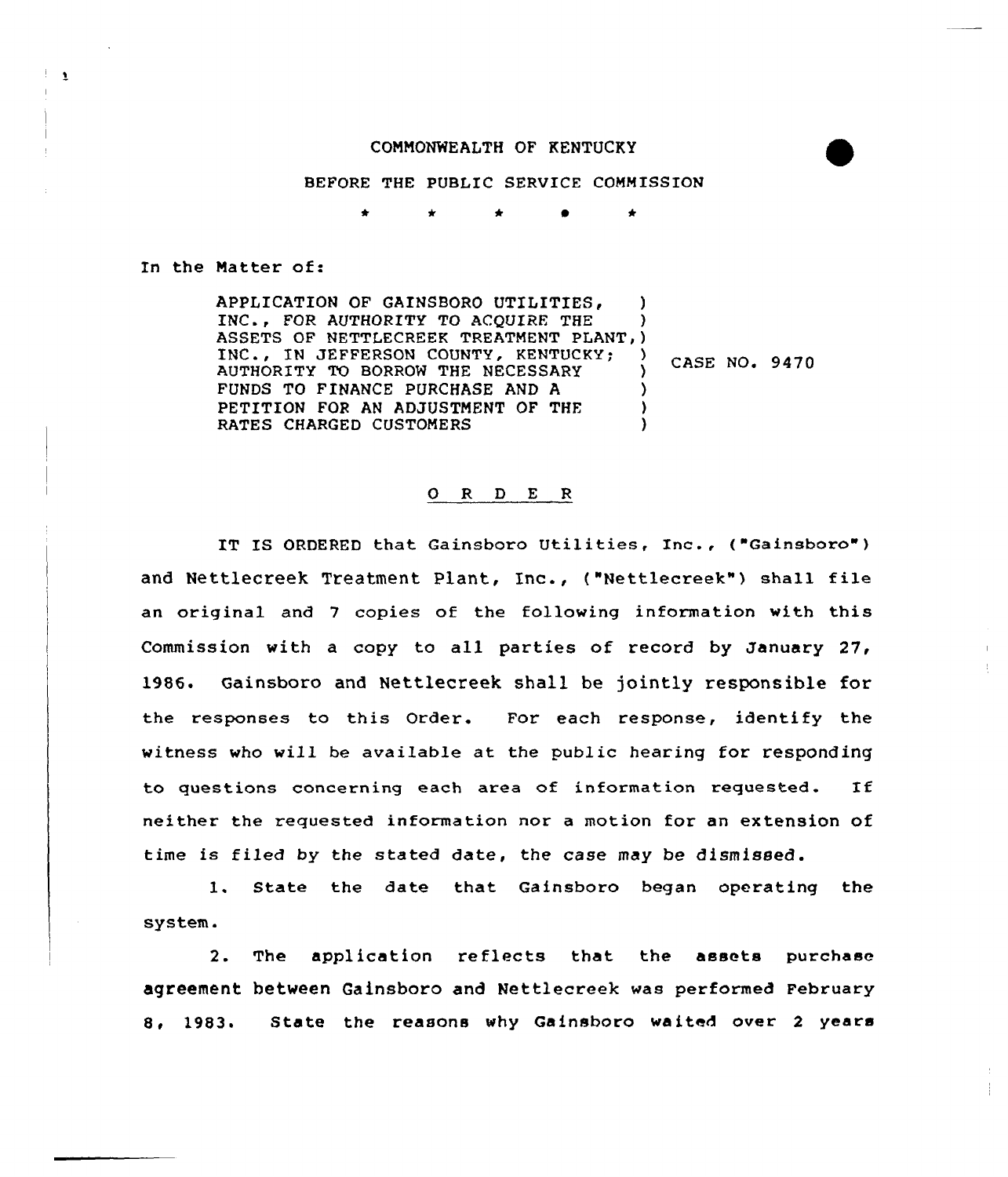before filing an application for approval of the sale and transfer.

3. Explain why the December 31, 1984, Balance Sheet filed as Exhibit <sup>K</sup> does not agree with the December 31, 1984, Balance Sheet contained within the 1984 Annual Report. Provide a reconciliation and state which balance sheet is correct.

4. Explain why the Income Statement for the period ending December 31, 1984, filed as Exhibit <sup>K</sup> does not agree with the Income Statement for the period ending December 31, 1984, contained within the 1984 Annual Report. Provide a reconciliation and state which income statement is correct.

5. with reference to Gainsboro's 1984 Annual Report, page 3, line 25, provide a complete explanation of the factors that resulted in the \$5,500 balance in Account No. 233--Notes Payable to Associated Companies. Provide a statement as to the proposed rate-making treatment of this liability.

6. With reference to Gainsboro's 1984 Annual Report, page 3, line 26, provide a complete explanation of the factors that resulted in the \$25,556 balance in Account No. 234--Accounts Payable to Associated Companies. Provide a statement as to the proposed rate-making treatment of this liability.

7. With reference to Gainsboro's 1984 Annual Report, page 3, line 36, provide a complete explanation of the factors that resulted in the \$170,657 balance in Account No. 253--Other Deferred Credits.

8. With reference to the 1984 Annual Report, page 9, line 9, provide a detailed analysis of the following expenses. Include

 $-2-$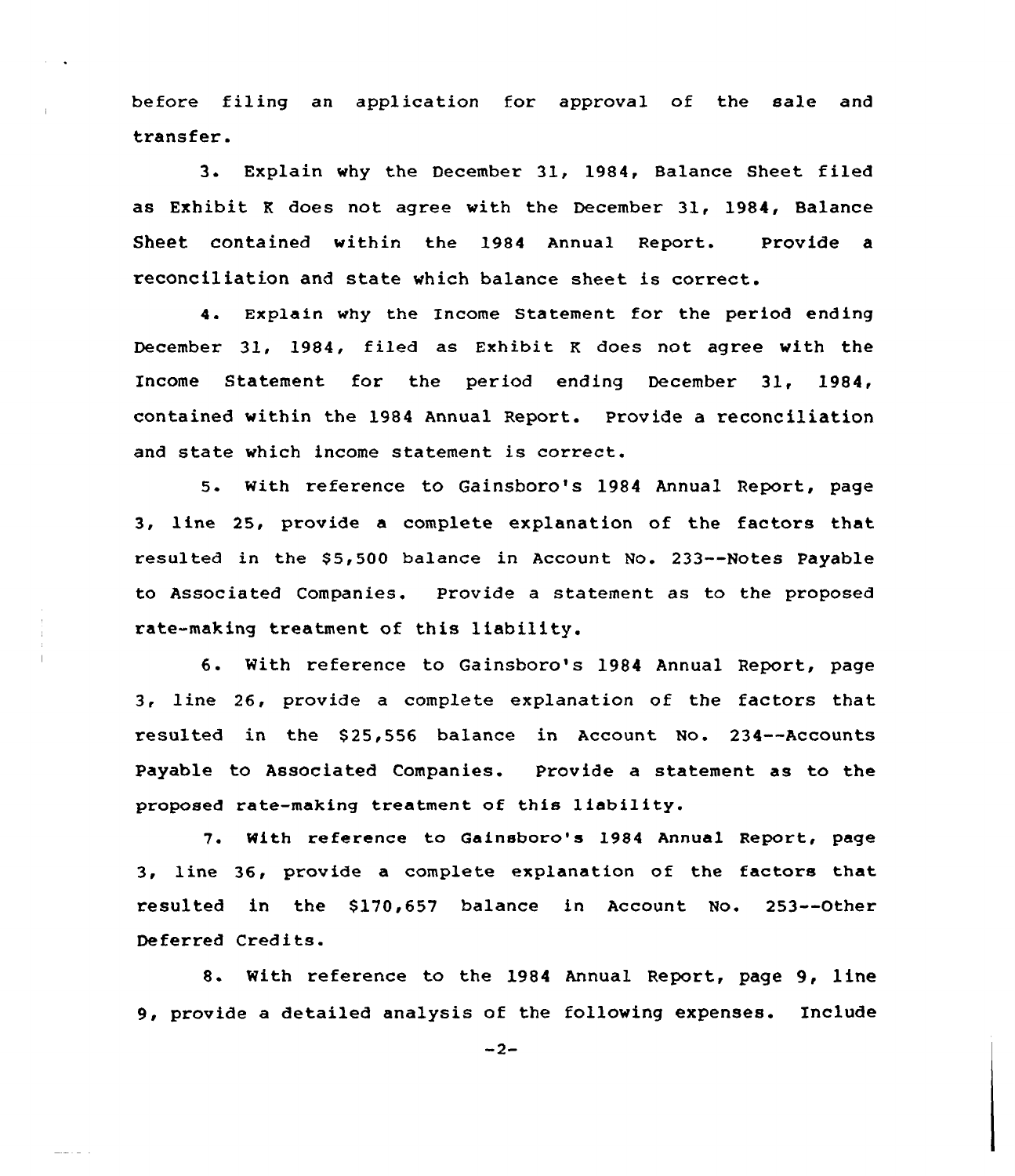in the analysis the check or voucher number, payee, the amount, the date, and a description of the services, materials, and/or labor provided in each transaction. Items of less than \$50 may be grouped with a general description of the costs included in each group.

Account of the country of the

| Account                           | Amount                    |
|-----------------------------------|---------------------------|
| Sludge Hauling                    | \$4,480                   |
| Other Labor, Materials & Expenses | 1,060                     |
| Routine Maintenance Service Fee   | 6,456                     |
| Maintenance Treat. & Disp. Plant  | 6,422                     |
|                                   | 1,567                     |
| Insurance Expense                 | 813                       |
|                                   | Outside Services Employed |

9. With reference to the 1984 Annual Report, reconcile the Depreciation Schedule on page 5, which reflects depreciation expense of  $$10,903$ , with page 8, line 25, which reflects depreciation expense of \$9,351.

10. Provide either copies of test-year utility bills or <sup>a</sup> detailed analysis which includes monthly consumption, amount billed, and the rates of each vendor supplying utility service.

ll. Explain the reason for the increase in the following expense accounts from 1983 to 1984:

| Account                           | 1983<br>Expense  | 1984<br>Expense   |
|-----------------------------------|------------------|-------------------|
| Sludge Hauling<br>Power Purchased | \$1,050<br>7,073 | \$4,480<br>12,155 |
| Misc. General Expense             | 622              | 1,550             |

12. Provide copies of contracts for Sludge Hauling, Routine Naintenance Service and Management Service.

13. Provide copies of the monthly remittance advices for the test period from Louisville Water Company. Also, provide the

 $-3-$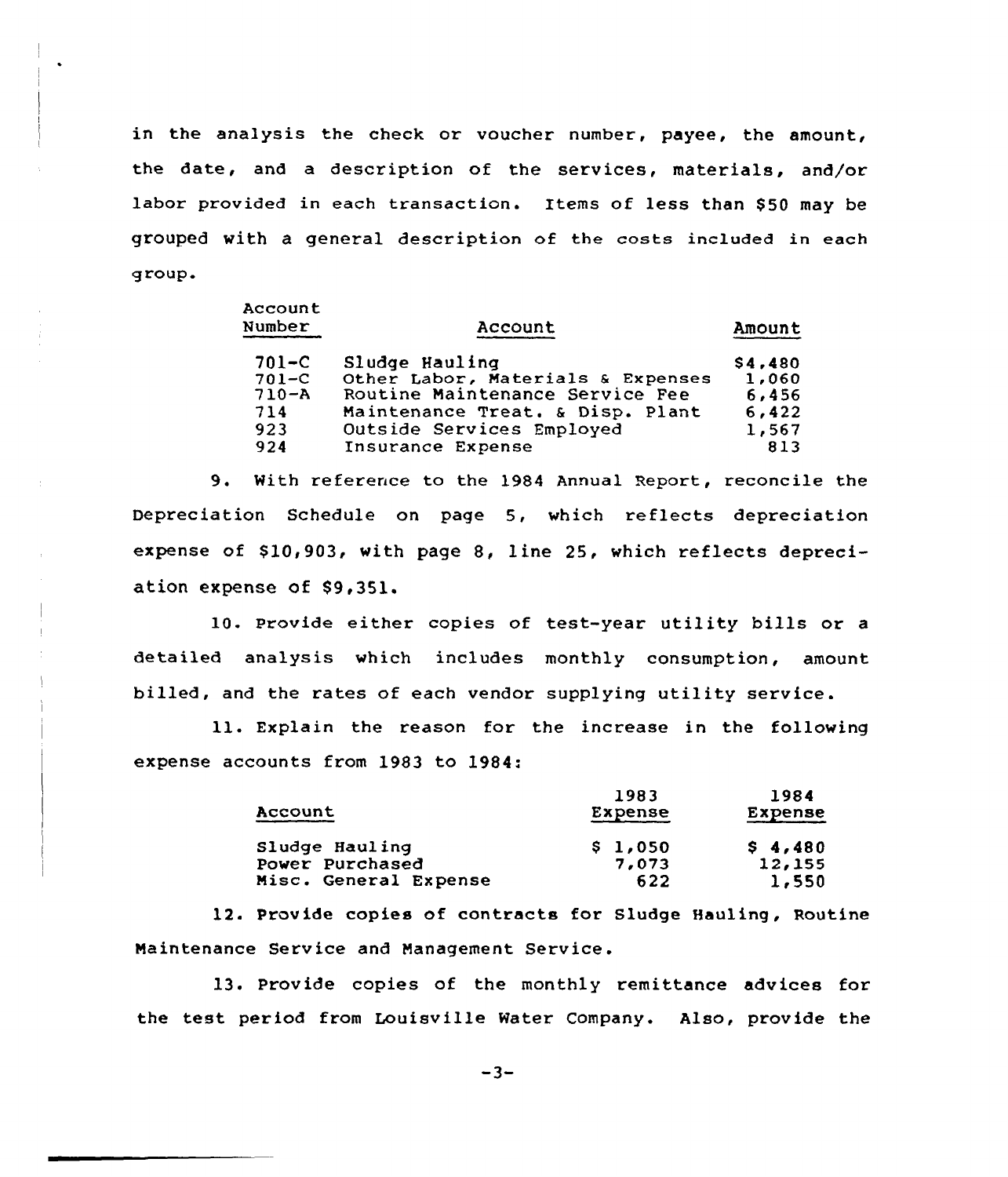current contract for billing services and a detailed explanation of the basis for this fee.

14. Provide an analysis of expenses associated with this rate case. The analysis should include the following information:

a. <sup>A</sup> schedule of the hourly rates for legal, accounting and engineering costs that will be charged to Gainsboro for this rate case.

b. <sup>A</sup> detailed description of the legal, accounting and engineering services to be provided in this case and an estimate of the number of hours that will be charged to Gainsboro for the services.

c. Actual expenses which have been incurred to date for legal, accounting and engineering services.

d. The basis for the amounts listed for legal, accounting and engineering costs included within the rate case expense breakdown.

15. Provide a statement setting forth the reasons for the sale and transfer.

16. Provide a statement setting forth the improvements expected due to the sale and transfer.

17. Provide a statement explaining how the purchase price was determined.

18. Provide statements indicating the approval of the transfer by any creditors having liens on the assets of seller.

19. Provide copies of any feasibility or other studies performed to determine that the purchase is economically feasible.

 $-4-$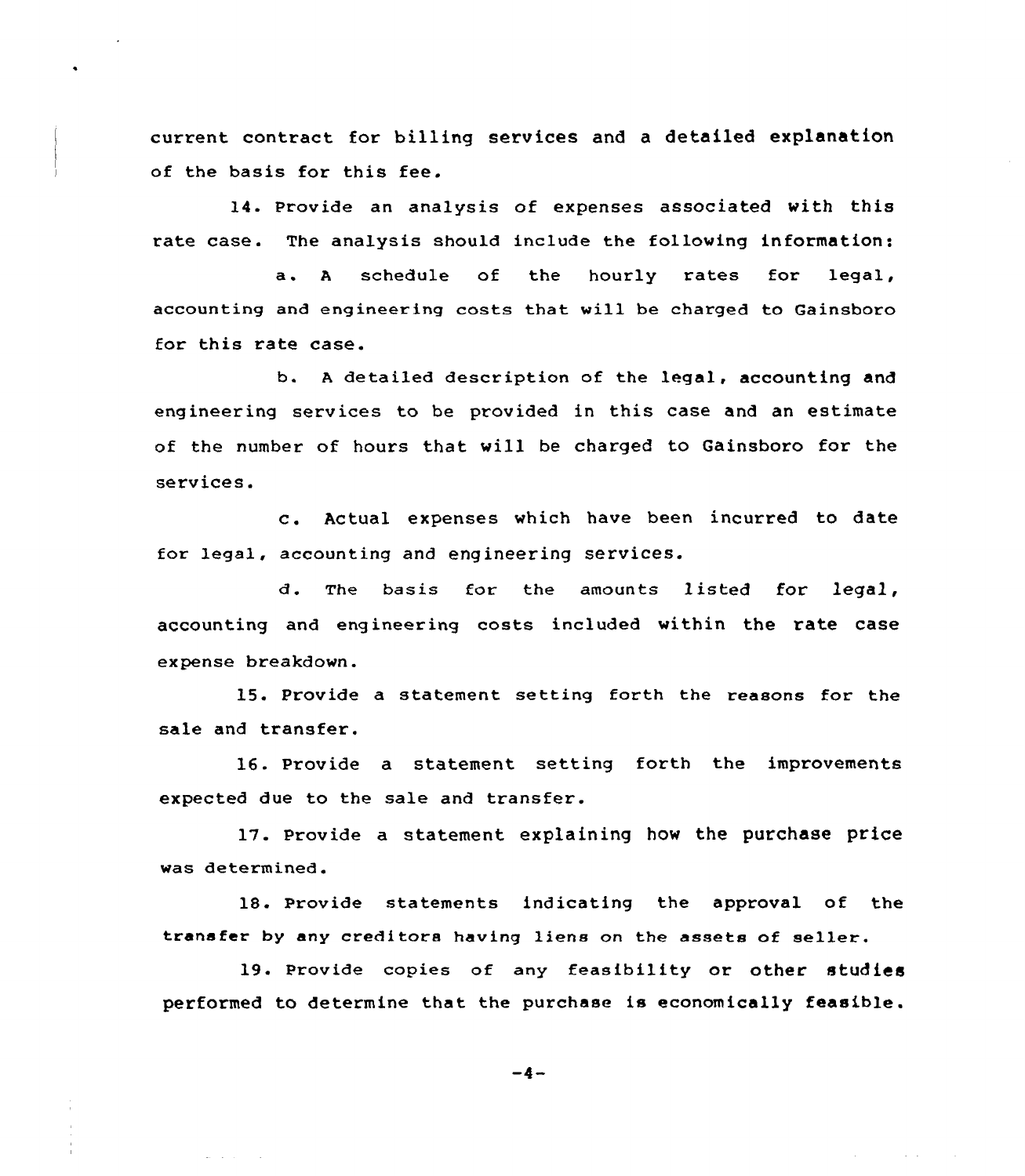20. Provide the proposed journal entries on the books of both the purchaser and the seller that will reflect the sale and transfer.

21. Provide <sup>a</sup> closing balance sheet for the acquired utility.

22. Provide a statement explaining why the proposed form of business combination to be used is preferred over other forms of business combinations.

23. Provide a statement showing projected annual revenues and expenses of the utility under the new ownership, including a detailed explanation of how the projected annual revenue and expenses were determined.

24. Provide <sup>a</sup> statement setting forth the complete details of proposed operating changes under the new ownership, including changes in management.

25. Provide copies of any operational, material or service contracts to be placed into effect upon acquisition of the utility by the purchaser.

26. Provide a statement setting forth any financial resources available to the purchaser other than those contained in the financial statements.

27. With reference to Section 2.03, Purchase Price, of the Purchase Agreement (Exhibit A), state the principal and interest due on the date of closing on the \$90,000 note dated July 11, 1979'

$$
-5-
$$